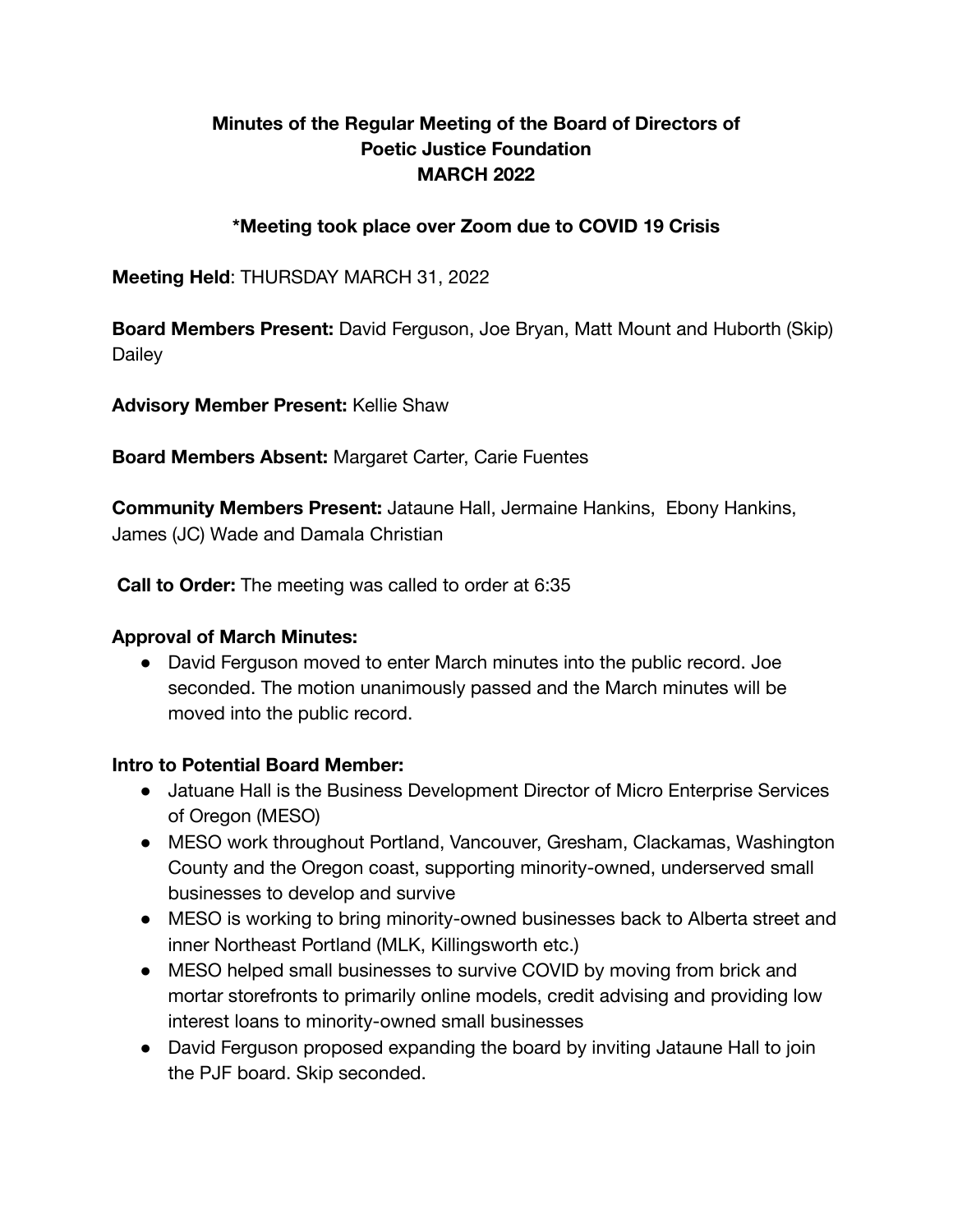• The motion unanimously passed. We will invite Jatuane Hall to join the PJF board of directors.

# **Presentation by MOE for Potential Sponsorship:**

- Jermaine Hankins, Ebony Hankins and JC Wade from Go Hard MMA and Fitness presented to the board, requesting sponsorship and support from PJF
- MOE (Mind Over Everything) is a 501(c)(3) nonprofit organization serving youth by training them in mixed martial arts and combat sports
- MOE provides access to martial arts training to lower income families and young people
- MOE is hoping to serve children ages 6 to 16 years old, any gender identity
- Adults would pay for martial arts training; children and youth would be paid for by scholarships
- Go Hard is currently located at 321 NW Glisan St in Old Town Portland
- The city of Portland is actively working to revitalize Old Town
- Could Go Hard MMA be a resource for unhoused children and youth?
- What sort of support is Go Hard MMA and MOE seeking from PJF?

# **Juneteenth Celebration, PJF Grand Opening**

- Now that the building is open, it is time to introduce the community to Poetic Justice Foundation
- Damala Christian of DB Desserts has been planning a block party celebration, with family oriented entertainment, to celebrate the foundation's public appearance
- There are both advantages and disadvantages to holding this celebration over Juneteenth weekend
- The city of Portland has been spotlighting Black owned businesses. Why not take advantage of this free publicity?

# **Tax Update (David Ferguson)**

- David has retained McDonald Jacobs to do Trillium's final 2019 taxes.
- It may not be necessary to do an audit for the 2019 tax year because Trillium Charter School was no longer an operating school during this tax year.
- It is not a requirement to be audited for this tax year because Trillium was no longer in operation. This is a tremendous cost that can be avoided.
- David will notify the rest of the board of the cost of McDonald Jacobs preparing our 2019 taxes, without an unmandated audit, during our next board meeting.

# **Committee Updates for Fundraisers, Grants and Programs**